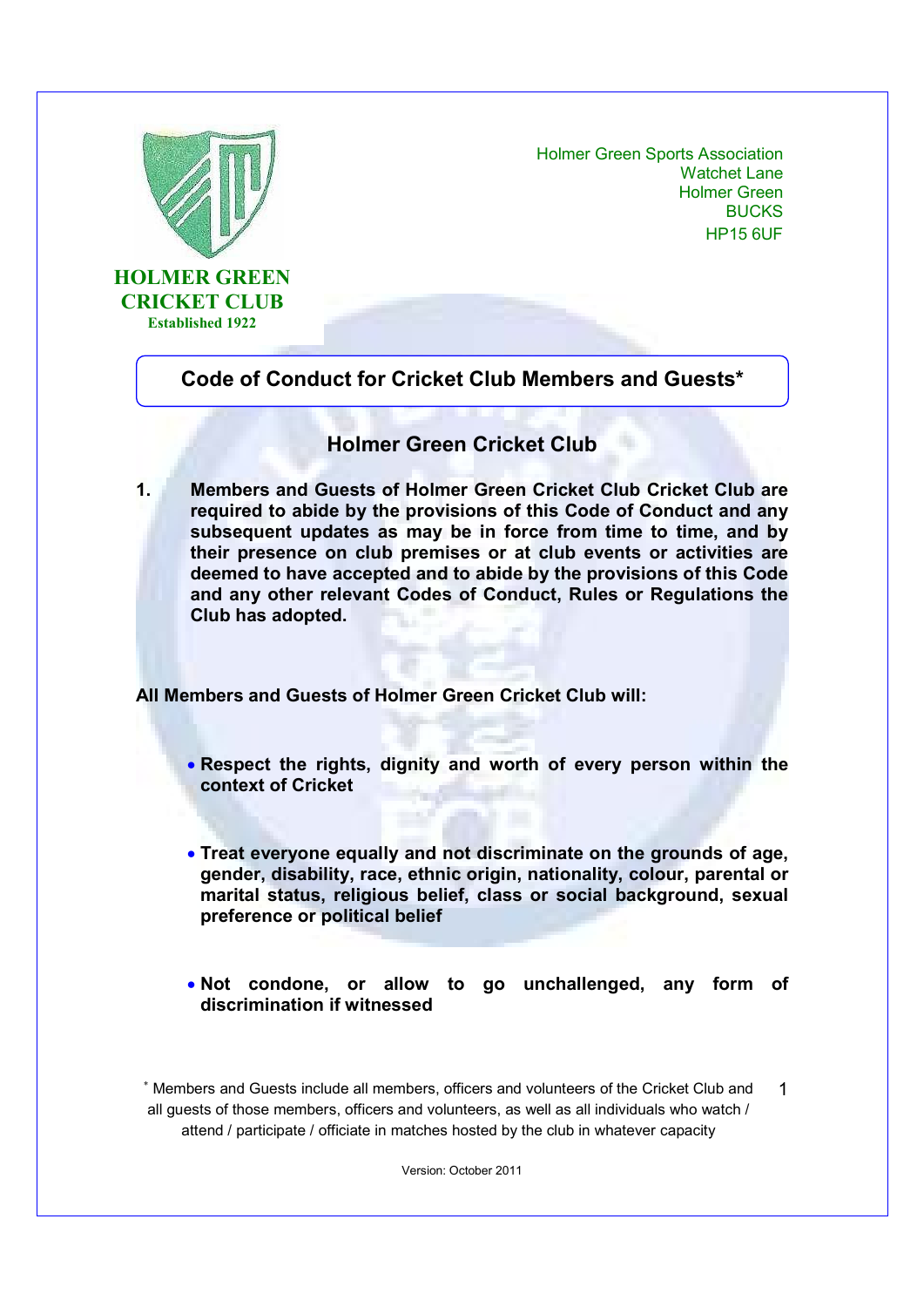- **Display high standards of behaviour**
- **Promote the positive aspects of Cricket e.g. fair play**
- **Encourage all participants to learn the Laws and rules and play within them, respecting the decisions of match officials**
- **Actively discourage unfair play, rule violations and arguing with match officials**
- **Recognise good performance not just match results**
- **Place the well-being and safety of children above the development of performance**
- **Ensure that activities are appropriate for the age, maturity, experience and ability of the individual**
- **Respect children's opinions when making decisions about their participation in Cricket**
- **Not smoke, drink or use banned substances whilst actively working with children in the Club.**
- **Not provide children with alcohol when they are under the care of the Club**
- **Follow ECB guidelines set out in the 'Safe Hands Cricket's Policy for Safeguarding Children' and any other relevant guidelines issued**

∗ Members and Guests include all members, officers and volunteers of the Cricket Club and all guests of those members, officers and volunteers, as well as all individuals who watch / attend / participate / officiate in matches hosted by the club in whatever capacity  $\mathfrak{D}$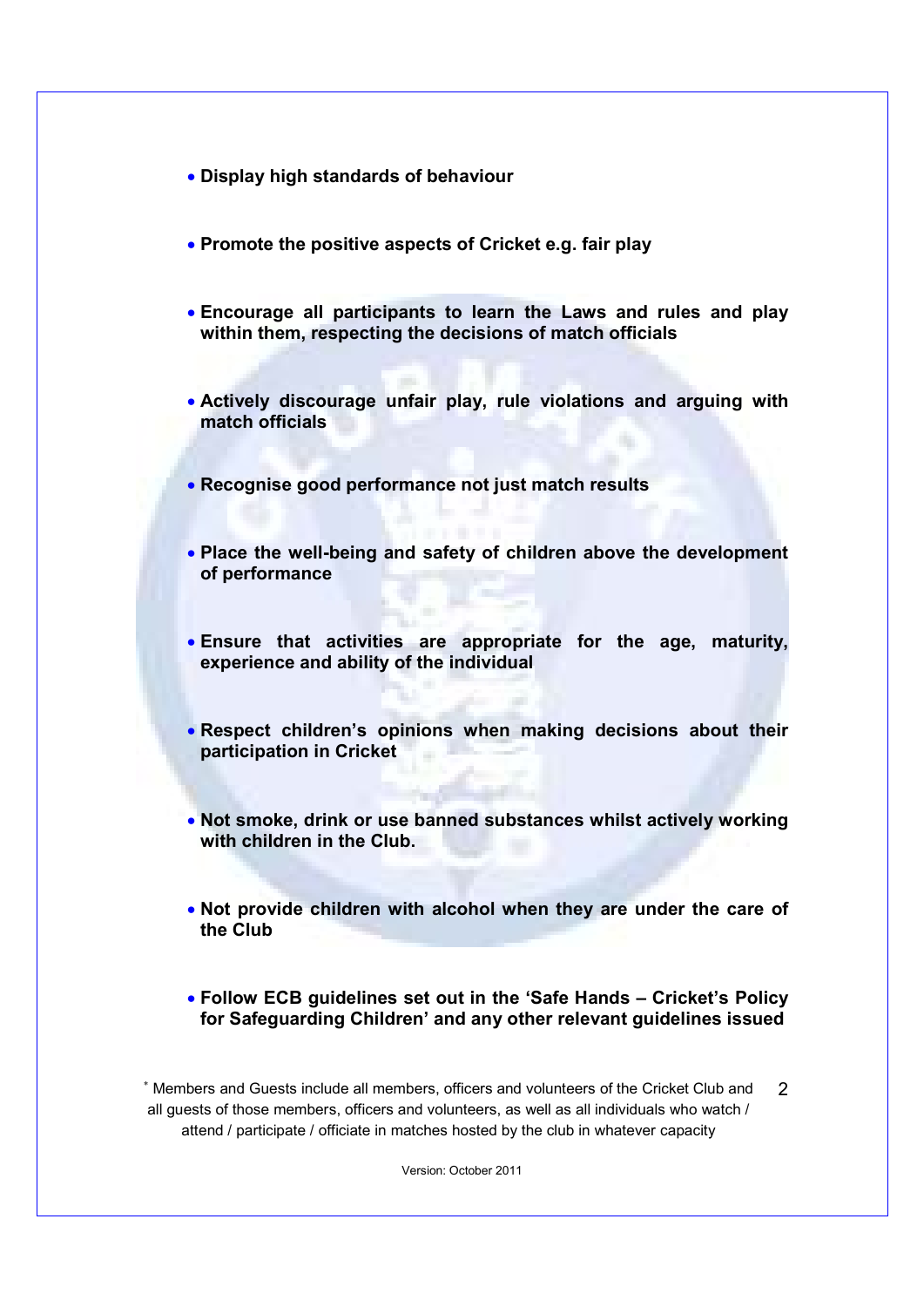- **Report any concerns in relation to a child, following reporting procedures laid down by the ECB**
- **In addition to the above, all Club Officers and Appointed Volunteers will:** 
	- o **Have been appropriately vetted, if required, before taking on their role**
	- o **Hold relevant qualifications and be covered by appropriate insurance**
	- o **Always work in an open environment (i.e. avoid private or unobserved situations and encourage an open environment)**
	- o **Inform Players and Parents of the requirements of Cricket**
	- o **Know and understand the ECB's 'Safe Hands Cricket's Policy for Safeguarding Children'**
	- o **Develop an appropriate working relationship with young players, based on mutual trust and respect**
	- o **Ensure that physical contact is appropriate and necessary and is carried out within recommended guidelines with the young player's full consent and approval**
	- o **Not engage in any form of sexually related contact with a young player. This is strictly forbidden as is sexual innuendo, flirting or inappropriate gestures and terms. The ECB adopts the Home Office guidelines which recommend the principle - "People in positions of trust and authority do not have sexual relationships with 16-17 year olds in their care"**
	- o **Attend appropriate training to keep up to date with their role, especially that relating to the Safeguarding of children**

∗ Members and Guests include all members, officers and volunteers of the Cricket Club and all guests of those members, officers and volunteers, as well as all individuals who watch / attend / participate / officiate in matches hosted by the club in whatever capacity 3